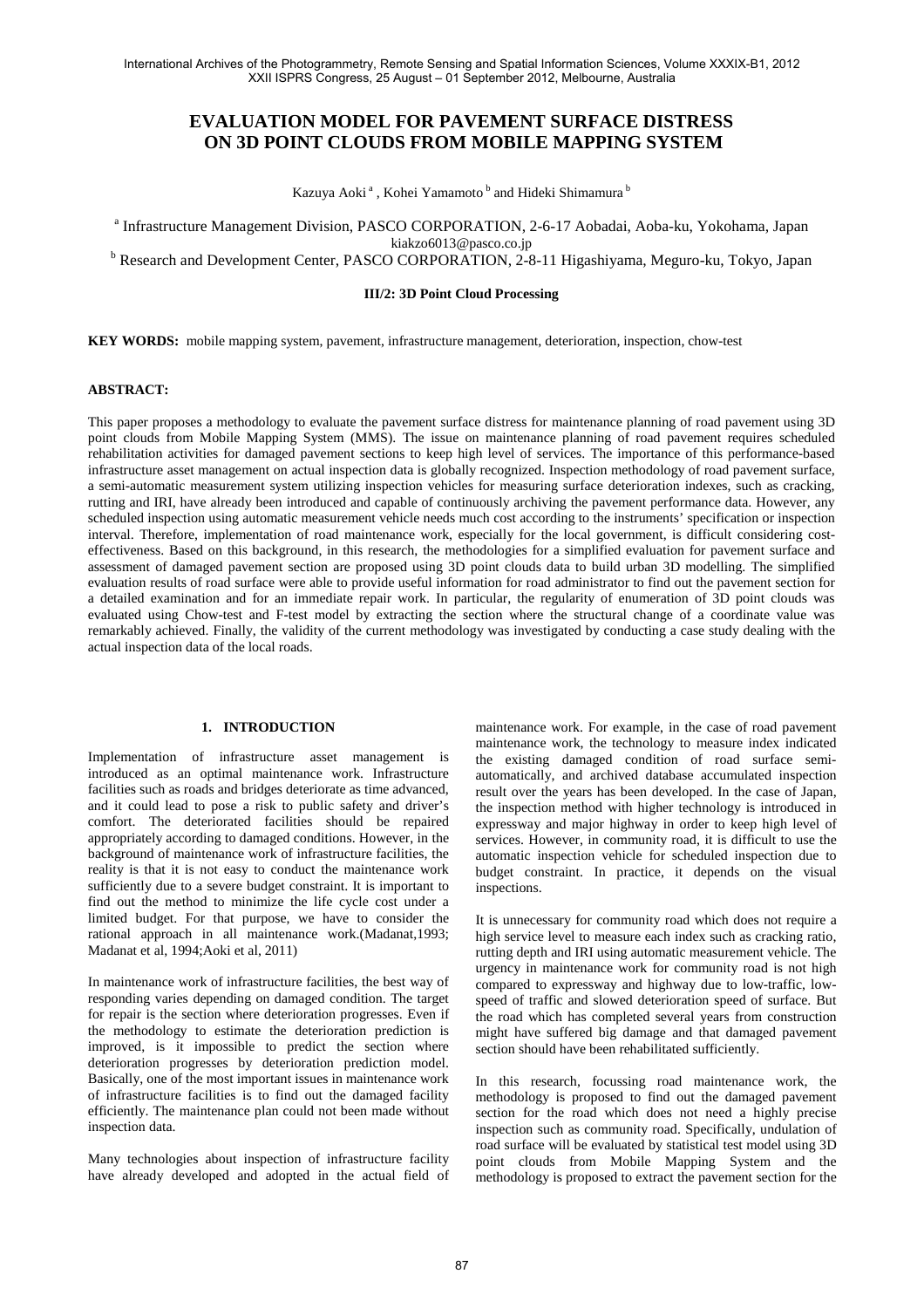progressed deterioration of the road surface. The second section of this paper briefly describes the basic idea of this research. In the third section, the evaluation model for road surface is described. Finally, a case study using the methodologies proposed is considered in the fourth section.

# **2. BASIC IDEA**

#### **2.1 Inspection for Road Surface**

In order to implement the asset management of road pavement reasonably, it is important to conduct scheduled inspection to monitor damaged condition of the pavement. Scheduled inspection can make it possible to find the damaged pavement section and those sections are repaired preferentially. Pavement management work needs rational decision-making based on index evaluation quantitatively by following the inspections.

An automatic measurement vehicle can measure cracking ratio, rutting depth (maximum and average) and IRI for each evaluate section while driving at a normal speed. Of this, the methodology is prevalent to measure condition automatically for rutting depth and IRI. On the other hand, the methodology to evaluate the cracking ratio automatically is now developing. Basically, the photo of condition of surface is captured and existing crack is confirmed visually.

For this reason, road condition survey using automatic measurement vehicle can accumulate highly accurate and reliable data while also it takes a considerable amount of time to analyze cracking ratio by visual inspection. Also, it increases the cost. Presently, the methodology to automatically analyze cracking ratio has been developed but not for the practicalusage yet.

In case that sufficient budget is secured for pavement maintenance work, it is possible to implement inspection for all road networks using automatic measurement vehicle. However, pavement asset management aims the optimization of whole maintenance work; therefore it is often that sufficient budget is secured for inspection work. Road network can be classified into several groups, and maintenance methodology and service level are different between heavy traffic road (expressway) and highway and low-traffic road (community road). The former requires high accurate index measured by inspection in order to implement high level maintenance. On the other hand, the latter needs to consider more reasonable inspection scheme.

#### **2.2 Methodology**

Based on the background as mentioned above, this research proposes new method of analysis to find the damaged sections of pavement effectively in view of the problem and issues of application of existing inspection methodology.

These days, the implementation has already started to prepare road ledger data and 3D special information using 3D point clouds from the Mobile Mapping System (MMS). 3D point clouds from MMS obtains the coordination of objects on the road and around according to arbitrary measurement interval. This research focuses on the utilization of 3D point clouds from MMS in the field of pavement maintenance work.

The regulation of 3D point clouds from MMS is evaluated by simple regression analysis and the flatness of cross section of



Figure 1. Extraction of 3D point clouds

pavement at an arbitrary point is evaluated by the result of regression analysis.

The point of structural changes of road surface is extracted by statistical test model using a parameter of regression analysis. In particular, the locally-damaged point of pavement is extracted by Chow-test and F-test model and pavement condition is evaluated. This evaluation model can deal the uncertainty of 3D point clouds data.

# **3. EVALUATION MODEL FOR ROAD SURFACE**

#### **3.1 Data for evaluation**

In the current study, 3D point clouds from MMS on pavement surface evaluated the pavement condition. As shown in Figure 1, the coordination data of cross-section pavement surface is extracted by a width of 50cm from 3D point clouds which is measured by 10cm pitch. From this, about 250 points data on the range of road width (5m) and longitudinal length (50cm) is extracted as an evaluated data of single surface area. The data of each surface area is made in 5m pitch for longitudinal direction continuously.

#### **3.2 Chow-test and F-test model**

A damaged point of pavement is evaluated by Chow-test and Ftest model.(Morimune, 1999) The Chow-test is a statistical and econometric test of whether the coefficients in two linear regressions on different data sets are equal. The Chow-test is most commonly used in analysis to test the presence of a structural break.

As shown in Figure 2, point data from MMS is plotted in cross direction of road. An arbitrary evaluation point is set and evaluation range is divided into 3 ranges as follows: 1) range A, 2) range B and 3) all range. And the parameter of regression model (least-square method) using each coordination data of range and residual sum of squares (RSS1, RSS2 and RSS) are computed. In the result, F-value is computed by following equation (1).

$$
F = \frac{SSR - (SSR1 + SSR2)}{SSR1 + SSR2} \times \frac{n1 + n2 - 2(k+1)}{k+1}
$$
 (1)

SSR1: residual sum of squares in range A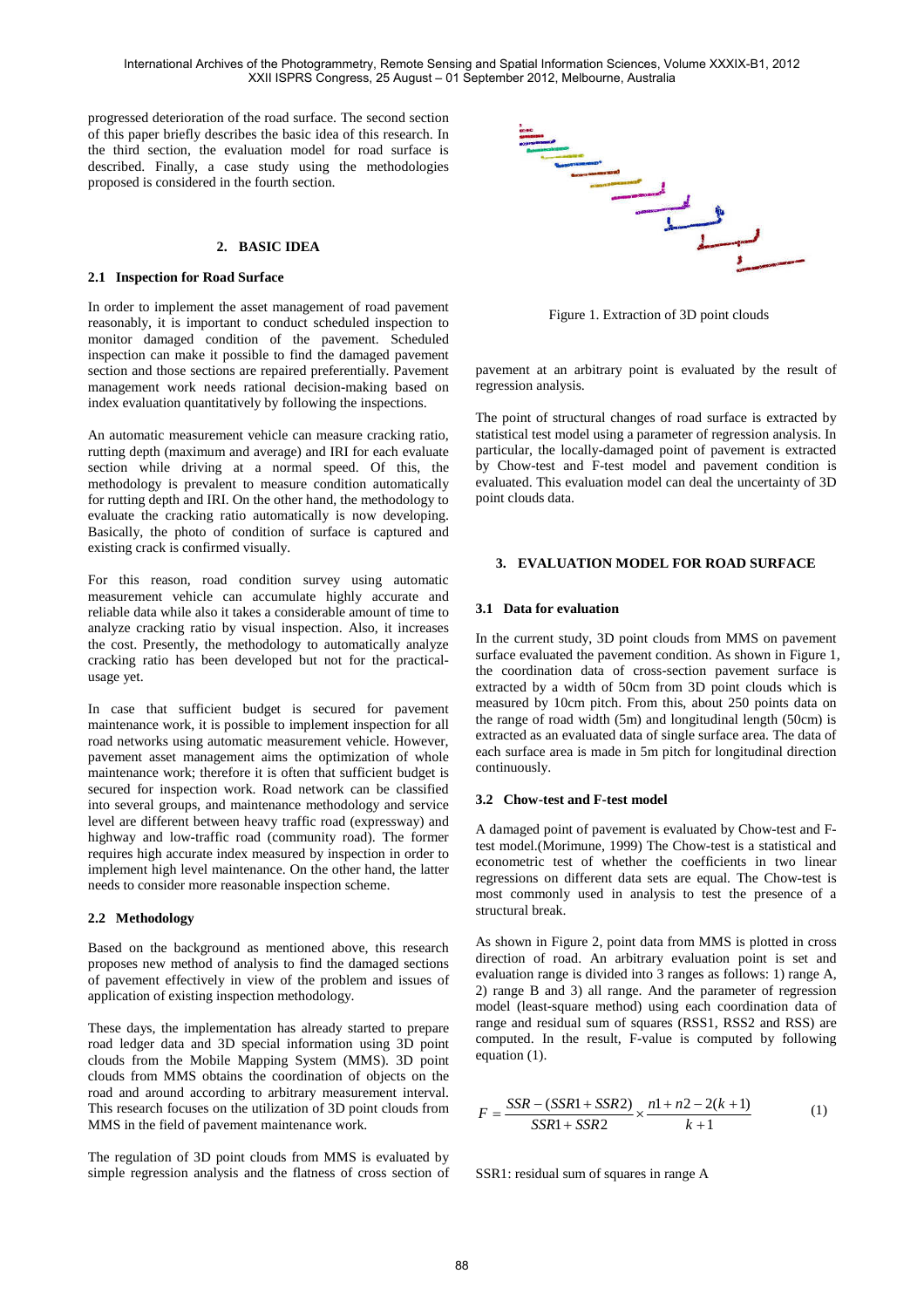

Figure 2. Basic idea of Chow-Test

SSR2: residual sum of squares in range A SSR : residual sum of squares in whole range n1 : number of data in range A n2 : number of data in range B

k : number of explanatory variable

Here, the following hypotheses are set.

Null hypothesis H0

: pavement condition of range A and range B is equal

Alternative hypothesis H1

: pavement condition of range A and range B is different

F-value is computed by result of regression analysis and in the case that the hypothesis is rejected using a level of significance of 0.05, it is considered that that pavement of road is damaged. Also, the level of damage of surface condition is evaluated by F-value and the rate of the number of rejected points.

# **4. CASE STUDY**

#### **4.1 Outline of Case Study**

The evaluation model proposed in this research is applied for actual road pavement. 3D point clouds from MMS are measured and pavement condition is evaluated by Chow-test using collections of data for road pavement managed by local government. Furthermore, the results between Chow-test and existing method of pavement condition survey were compared and the validity of evaluation method proposed in this research was assessed.

The target road for evaluation has length of 6km managed by local government and that road is semi- highway which had one lane for one direction. That road was constructed 30 years over ago and the damaged pavement sections were repaired by cutting overlay and replacement. Also, the road surface was dug up for construction, such as a gas pipe and burial of a sewer pipeline, and many marks of the construction were noticed existing. The irregularity points of pavement are attributed to not only deterioration but marks of the construction.

The pavement condition survey in Japan evaluates the condition by Maintenance Condition Index (MCI)) and integrates the evaluation result of cracking, rutting and IRI. This MCI varies in the range from 10 to 0. The larger value of MCI indicates that the condition is better. This case study compares the results between Chow-test using 3D point clouds and MCI.

## **4.2 Result of analysis**

The results of Chow-test for arbitrary pavement section are shown in Figure 3 - Figure 5. These figures indicate F-value and coordinate value (XZ) of 3D point clouds. The horizontal axis shows the cross direction of road and the vertical axis shows the coordinate of Z and F-value. The section in Figure 3 has one point where is dented on surface and the F-value of that point shows large. In the case of Figure 4, the bump points are in some points on surface and F-values are also dispersed to horizontal direction. On the other hand, in the section in Figure 5, there is one point which has extremely the large number of Fvalue. That means there is a localized damaged point.

Figure 6 makes a comparison between MCI evaluated by pavement condition survey and the result by Chow-test. It is impossible to analyze the correlation directly between MCI and F-value due to difference of evaluation section range (evaluation length of pavement condition survey is 50m). For this reason, the whole tendency is represented by illustrating an evaluation result.

The upper part of Figure 6 indicates the maximum of F-value and the lower part indicates the rate of points which has bump on surface. There is no clear relationship between the maximum of F-value and MCI because MCI represents the average condition of pavement section, not localized damaged point. On the other hand, in the lower figure which shows the relation between the rates of points, has bump on surface and MCI, the evaluation result of Chow-test is consistent with MCI. From the above results, it can be said that the methodology proposed in this study makes it possible to evaluate pavement conditions by considering not only macro (average) but micro (localized) level. This indicated the possibility to evaluate the localized